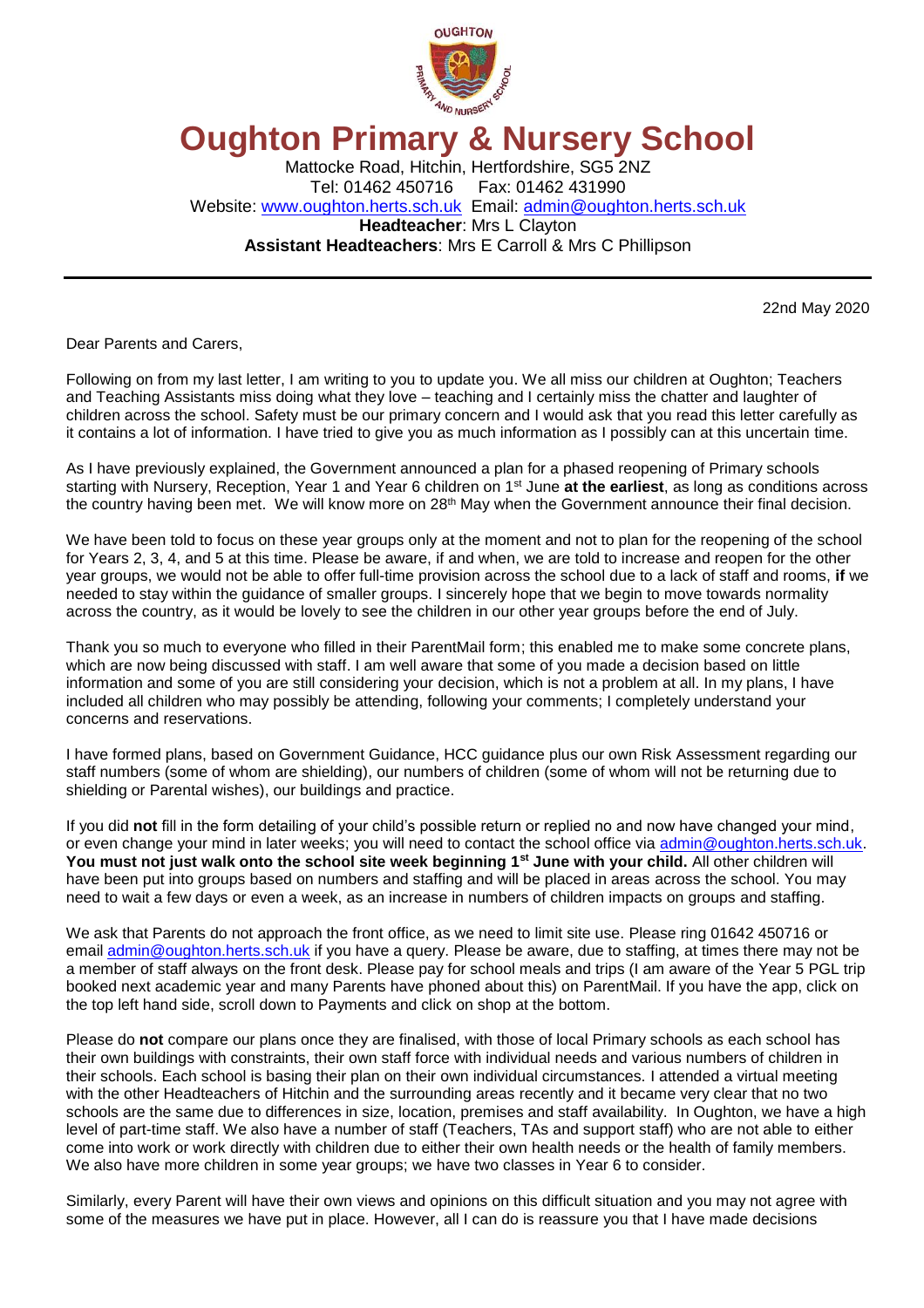considering the needs and safety of ALL children, families and staff with the many restrictions I have. Unfortunately, we are not able to be as flexible as we normally are. I know that many of you expressed in your comments how you understand and I really appreciate your positive feedback.

I have looked into implementing the many guidelines for staff, children and Parents. Our plans base children into groups or 'bubbles' as some staff are describing them as, of less than 15 with a member of staff. In some rooms, we have limited these numbers to less than 12 due to the layout and size of the rooms. Some of these groups are **not** in their normal classrooms and many will **not** be taught by their normal class teacher as this is not possible. I have needed to consider staff availability, four cohorts of children with different needs, rooms and the staff site as a whole. I have however, ensured that the Early Years (Nursery and Reception) groups are in or close to the Early Years setting. I have ensured that Year 1, which has been split in half, is located in 2 classes next to each other, so the children see their classmates. I have also ensured that the Year 6 groups are close to each other.

I will be sending details of the plans to those Parents who have informed me of their child returning or possibly returning next week after the Government announcement on 28<sup>th</sup> May. I am also waiting for medical advice regarding some staff at the present time and will finalise aspects at the end of half term. I know that this is late notice to you all however, I am sure you fully understand my constraints.

If you returned the form detailing that you would not be sending your child into school and your child is in Year 6, Year 1, Reception or Nursery, as I have stated previously, you will **not** receive home learning, as Teachers will now be teaching full-time. We will be highlighting some websites, which you may find useful. If your child is in Year 2, 3, 4 and 5, home learning will be sent home and on the website as normal on a Sunday. However, this work may now be set by a different Teacher as some of the other Teachers are required to teach some of the priority groups.

If you are a Key Worker and your child is in Year 2, 3, 4 and 5 and you have filled in the form requesting a place from week beginning 1<sup>st</sup> June, home learning will continue to be sent home and this work will also be followed within school, supplemented with some whole group project work. You will receive details of the plans in place to support your children at the end of half term. Key Worker children will have a full-time place.

Start and end timing for groups will be staggered to allow for safe access and exit for children and Parents. You will be told the timings for your child's group. We are also in the process of changing the access and exit routes into and out of school. This may be inconvenient for you however, we are following Government guidance on this.

I have detailed some questions below which I have been asked on the forms and my answers.

Q. We have a family member who is critically vulnerable and we have received a letter. Can my child attend school? A. No. If a child lives with someone who is shielding, they should not be attending school unless stringent social distancing can be adhered to. This is very challenging in a school. Please see the guidance at gov.uk. Please contact us if you have any concerns of this nature.

## Q Will my child be 100% safe from catching Coranavirus in school?

A No I cannot guarantee this at all. We cannot be 100% safe and I have been clear and honest to Parents - we are working with children, who, as you are all aware, are unable to keep a 2m distance. However, we will remind them and do our best to keep a distance. The Government has stated in their guidance Coronavirus (Covid-19): Implementing protective measures in education and childcare settings 11 May 2020 that "**early years and primary age children cannot be expected to remain 2 metres apart from each other and staff."** 

We will encourage safe distances, however, the younger children in Nursery, Reception, Year 1 and even Year 6 cannot be expected to fully understand these restraints. Young children will get close to adults; this is part of human nature and they will also stand close to the other children in their groups as they learn and play during the school day. They are still developing their social skills and interaction is key at this phase in education. We will not be putting children in small squares. We will not be enforcing Early Years children to sit at desks apart from others. This is not how the Early Years setting works at Oughton. We will space Year 1 and Year 6 desks out for them to work at when they are in their classrooms, to keep distancing measures. We will also be taking our learning outside. The Teachers are working hard to adapt their teaching to changing times. However, we **will** be reminding them of the safe distances and we will teach them about hygiene, as I am sure you are too. We **will** be frequency hand washing, regularly cleaning the setting and will minimise contact and mixing of groups. I would remind you that **you**  are making the decision to send your child into school, knowing the risks and we cannot keep children 100% safe from catching Coronavirus. However, we will try to minimise risk as much as is possible given our circumstances for children, Parents and staff.

## Q Is returning to school compulsory?

A The DfE Planning Guide for Primary Schools 14 May 2020 has stated: Parents and carers of eligible year groups, and critical workers/parents and carers of vulnerable children are strongly encouraged to bring their children in, but they will not face fines or other sanctions if they don't.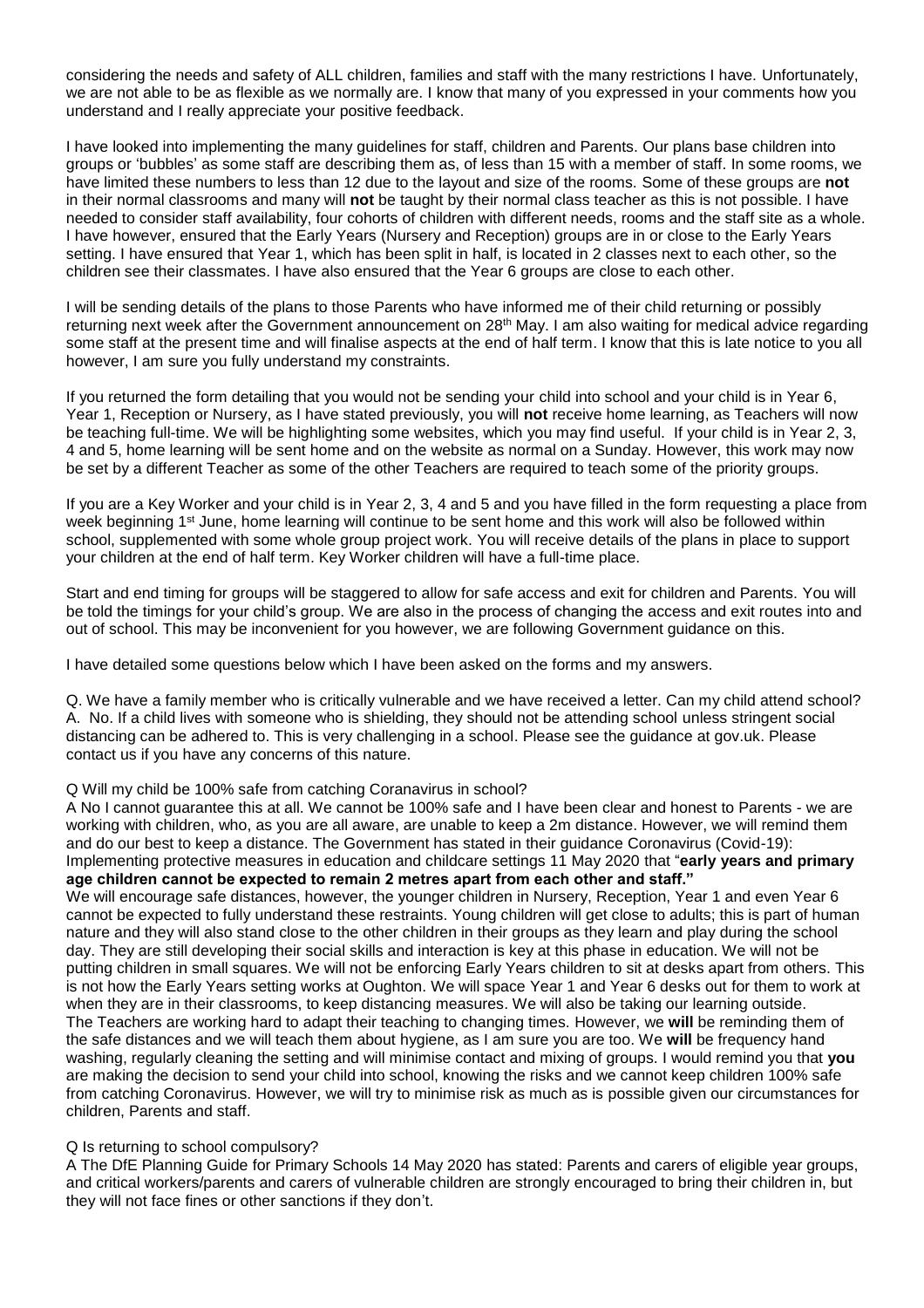# Q Will it be full 5 days a week? Will we have a day off?

A Attendance expectations will be the same as usual – for 5 days per week but we have adjusted our start and end times to allow a safe access and exit. Work will continue throughout the week and missing days impacts greatly on their learning.

# Q Can my child attend part-time in Reception, Year 1 or Year 6?

A No the children are expected to be in school for a full day. We do not have the staff in school to cater for different children leaving at different times, other than any staggering start and finishing times.

# Q Will my child need to wear their school uniform?

A Yes – **all children, including Key Worker children will be required to wear their school uniform as normal.** The Key Worker children at present have not been wearing their school uniform but this is due to the fact that this small group of children have been the only ones in school, whilst the rest of the school are not. Week beginning 1<sup>st</sup> June, **everyone is expected to wear a uniform**. The wearing of our uniform sets the standard and shows that we are at Oughton Primary and Nursery School and are ready to learn. It also unites the children together. I am aware that some of the children may have grown out of their school shoes and these are difficult to replace. At this time, sensible shoes/smart trainers are acceptable. Normal school rules apply – no jewellery, no nail varnish, hair tied back applies. If you have a problem and your child has grown out of their sweatshirts, we do have some preloved sweatshirts or new ones in stock. Please email **admin@oughton,herts.sch.uk.** 

# Q I am a Key Worker, can my child attend part-time? (My child is in Year 2, 3, 4 and 5)

A Yes but only as full days. We do not have the staff to collect and bring children to the front office. You will be asked to book your child in **on the days you work away from home**. If you are at home, or working from home, your child should be with you.

Q Will you send me individual information regarding my child, their teacher and the names of the other children in their group?

A We will be sending you some more information regarding times of arrival, finishing times and location of your child's classroom. We will not be sending out information regarding groups of other children, this is not appropriate. I am still waiting for further medical advice regarding some members of staff and I may not be to detail to you the exact name of the staff who will be leading the group as this may change due to the health of staff. However, all of the staff work at Oughton and I have primarily placed staff in age phases, which they are experienced in teaching. We are not using Teachers or support staff unknown to us. Due to the serious nature of this virus and the day-to-day changes at any time, children, staff and families need to be flexible.

# Q. What do the classes look like?

A. Different to when the children left, yet with some aspects the same. They have been deep cleaned. In Year 6 and 1, many tables have been removed or put to the side and the tables have been spaced out individually. Furniture is now limited. The displays are as they were, with some parts taken down to allow access. However, the classes will still look familiar – colourful, organised and still engaging.

In Early Years, there are still workstations with space in between so the children can produce creative pieces of work. However, children in Early Years do not sit at desks; this is not how our Early Years setting works. Some furniture and toys have been removed. We have put some equipment away from outside, as a lot of it cannot be cleaned each day. Unfortunately, the classes do not look quite as lovely as they did before, but they are still engaging and child friendly, with work still displayed on walls. The rest of the school looks very similar. Our hall has the lovely work produced by our Key Worker children on display.

We are still working on the classrooms, no room is yet ready as this takes a lot of time and many staff are coming in over half term in order to prepare.

## Q Will the children have the same Teacher or TA for each session?

A In most cases, yes. However, for some groups, there may be another member of staff leading at some point over the week as Teachers need planning time. Some of our Teachers are part-time so there may be a job share within the group. Once the group has met their staff across the week, the plan is for these staff to remain with them over following weeks – until either the rest of the school needs to return or health conditions regarding staff arise. Staffing may and will change if needed. However, all decisions are made to reduce the impact to the children where possible.

## Q Will the children go out at break and lunchtime?

A Yes. They will go out and will play in their allocated space with their groups. Groups will not able to mix, however they will see other children in other groups ie out on the field or in an allocated area in the playground. We will encouraging waving, messages etc as it is important to recognise that some of their classmates may be in a different group and friendships are vital to everyone.

# Q What happens if my child becomes ill?

A You will be immediately contacted and asked to collect your child straight away. If Coronavirus is suspected, your child will be isolated from the rest of their group immediately and you will be contacted. If this is the case, the child